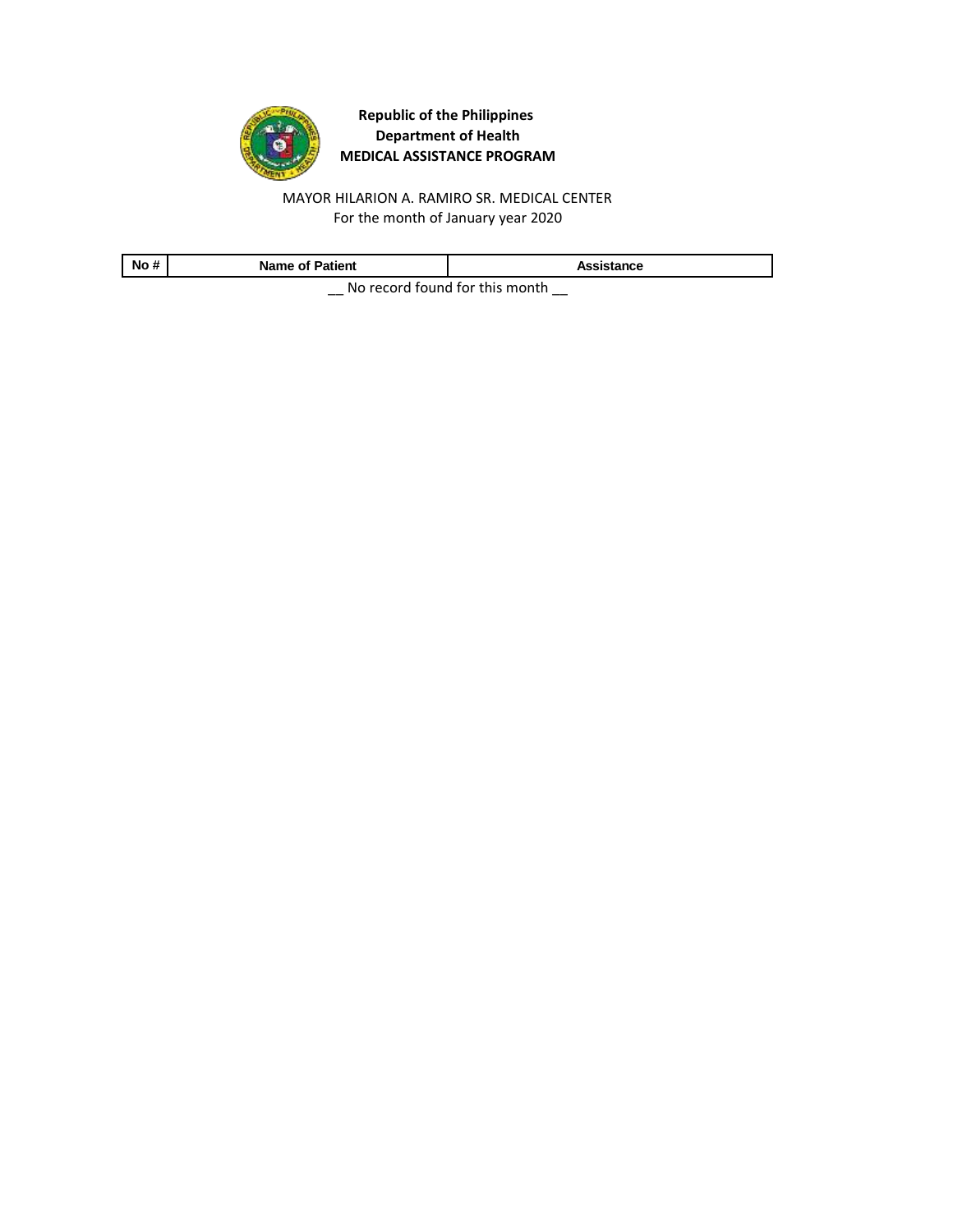

MAYOR HILARION A. RAMIRO SR. MEDICAL CENTER For the month of February year 2020

| No #                             | <b>Name of Patient</b> | Assistance |
|----------------------------------|------------------------|------------|
| No second formal festive seconds |                        |            |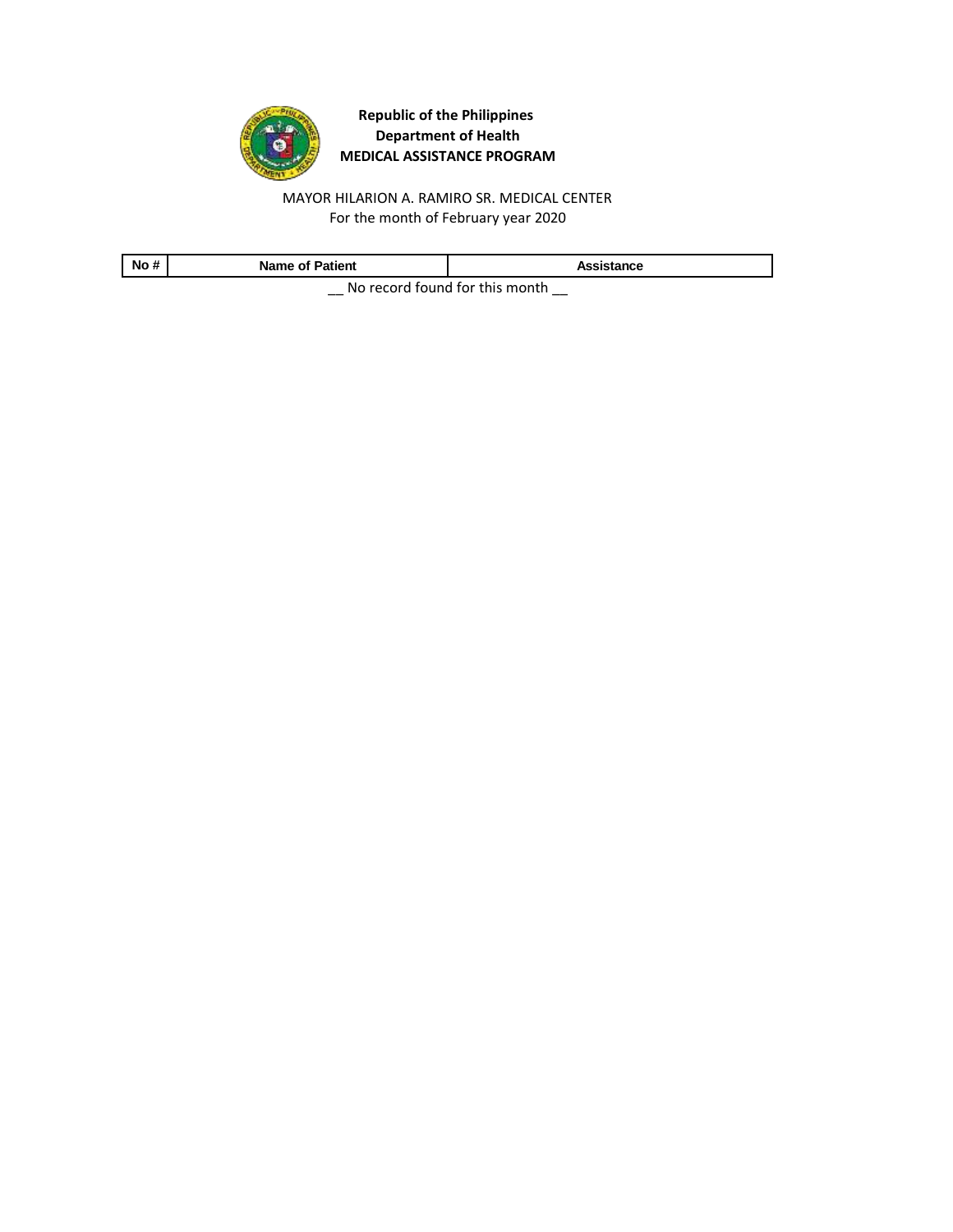

MAYOR HILARION A. RAMIRO SR. MEDICAL CENTER For the month of March year 2020

| No #                                | <b>Name of Patient</b> | Assistance |
|-------------------------------------|------------------------|------------|
| No received formed for this meanth. |                        |            |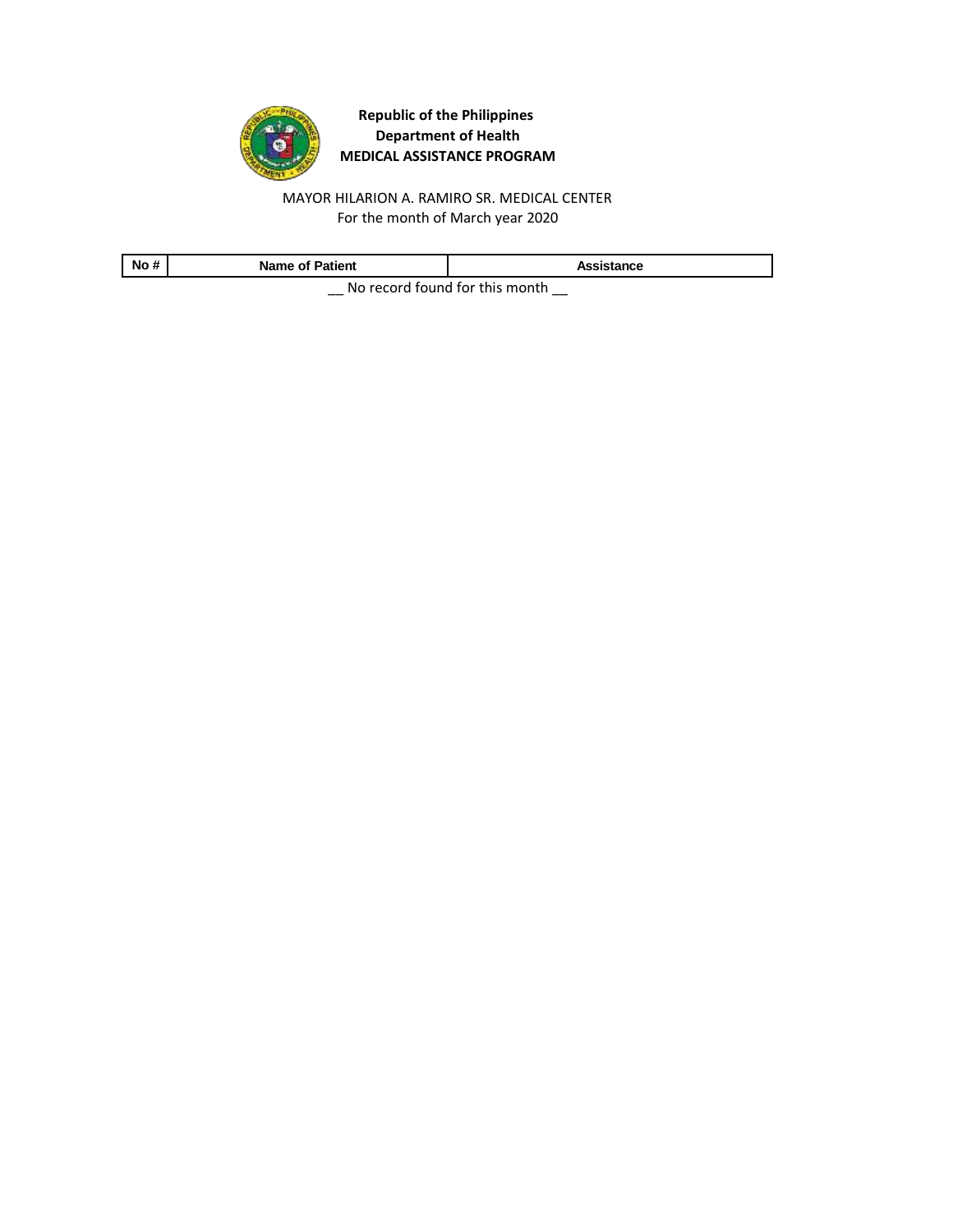

MAYOR HILARION A. RAMIRO SR. MEDICAL CENTER For the month of April year 2020

| No # | <b>Name of Patient</b> | Assistance                                          |
|------|------------------------|-----------------------------------------------------|
|      | Florence N. Fuentes    | Hospital Bill / Laboratory / Procedures / Medicine. |

Total Patient: 1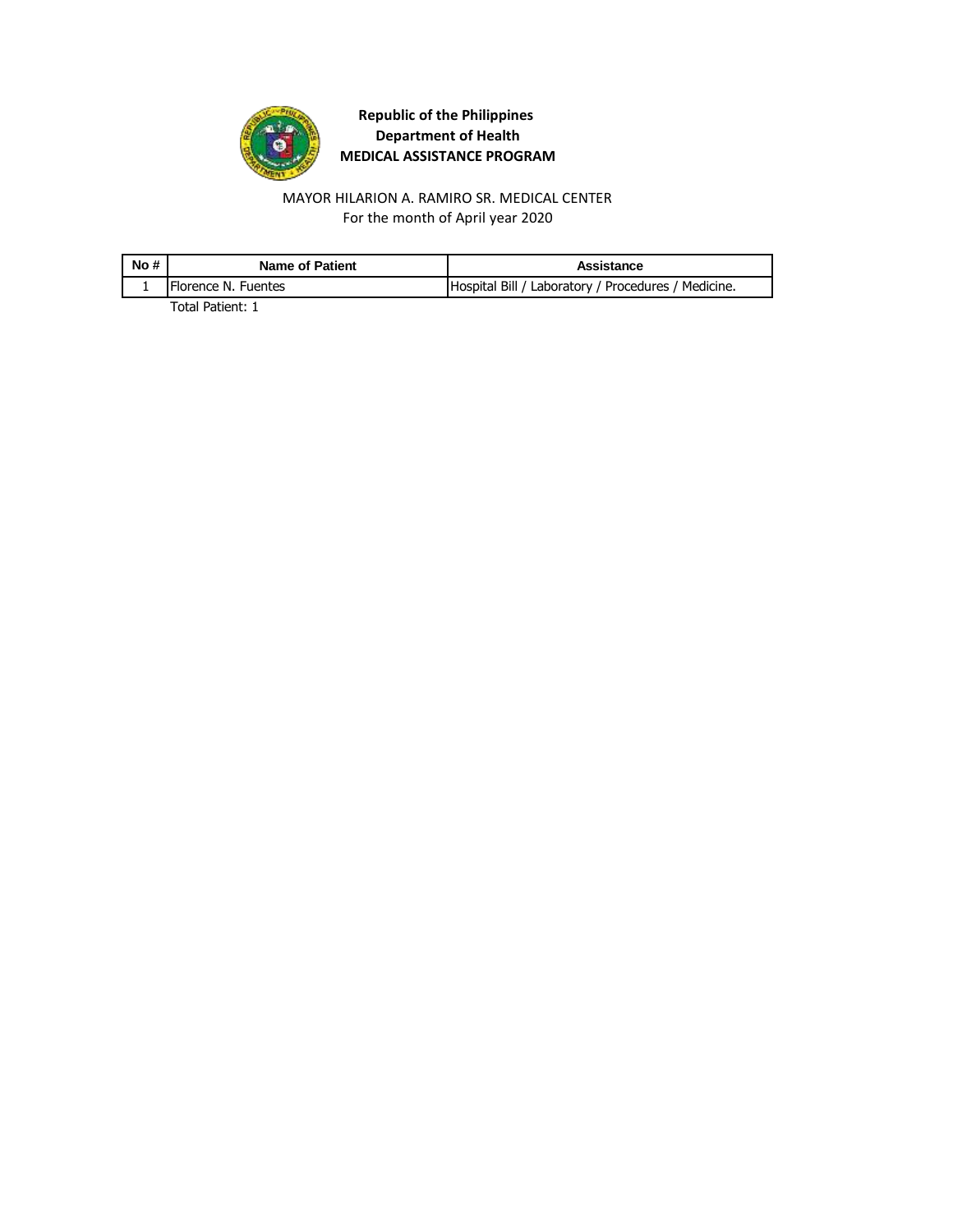

For the month of May year 2020 MAYOR HILARION A. RAMIRO SR. MEDICAL CENTER

| No #                           | <b>Name of Patient</b> | Assistance |
|--------------------------------|------------------------|------------|
| No record found for this month |                        |            |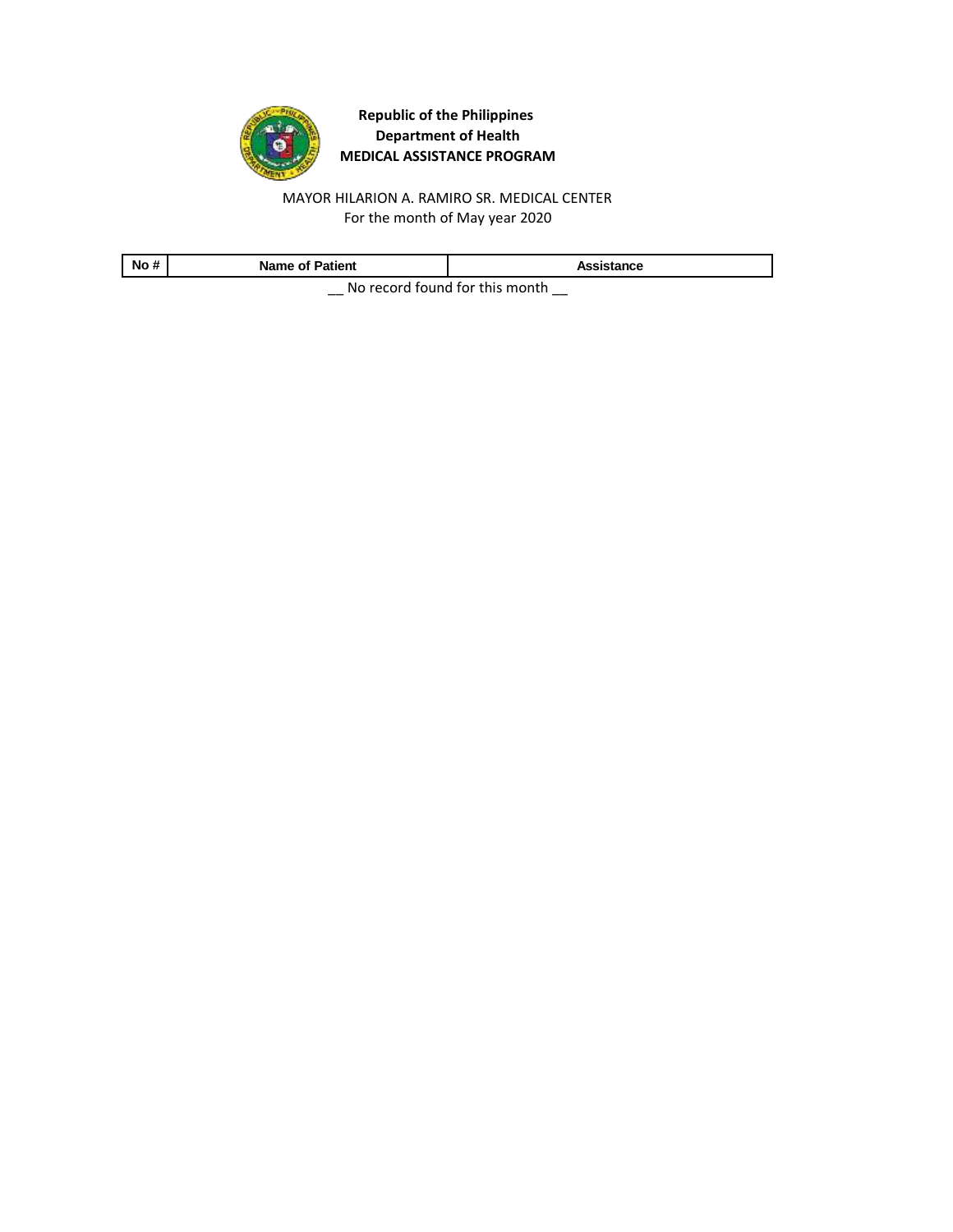

MAYOR HILARION A. RAMIRO SR. MEDICAL CENTER For the month of June year 2020

| No #                                | <b>Name of Patient</b> | Assistance |
|-------------------------------------|------------------------|------------|
| No received formed for this meanth. |                        |            |

 $\equiv$  No record found for this month  $\equiv$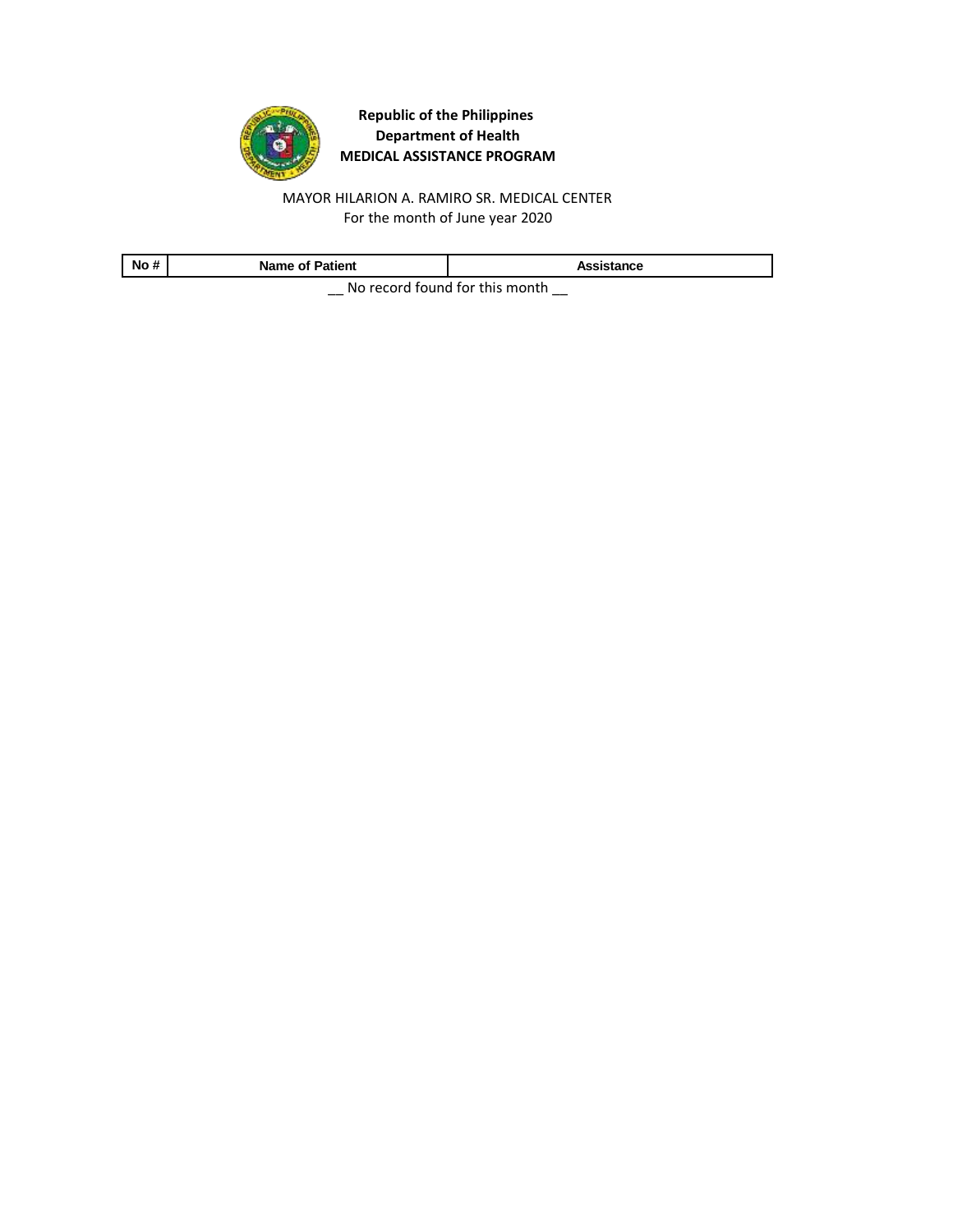

MAYOR HILARION A. RAMIRO SR. MEDICAL CENTER For the month of July year 2020

| No # | <b>Name of Patient</b> | Assistance |
|------|------------------------|------------|
|      | Florence N. Fuentes    | Medicines  |

Total Patient: 1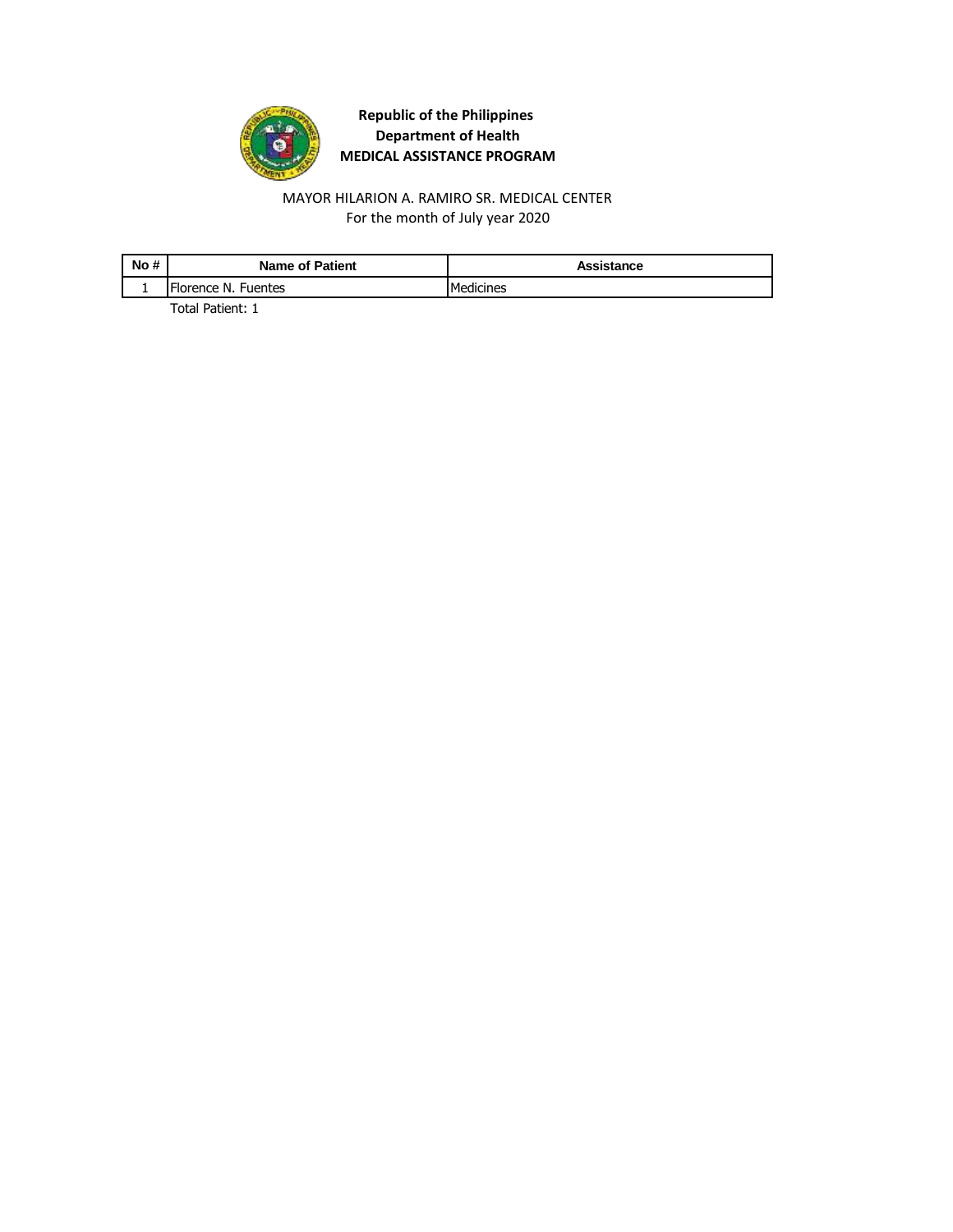

MAYOR HILARION A. RAMIRO SR. MEDICAL CENTER For the month of August year 2020

| No #                                | <b>Name of Patient</b> | Assistance |
|-------------------------------------|------------------------|------------|
| No received formed for this meanth. |                        |            |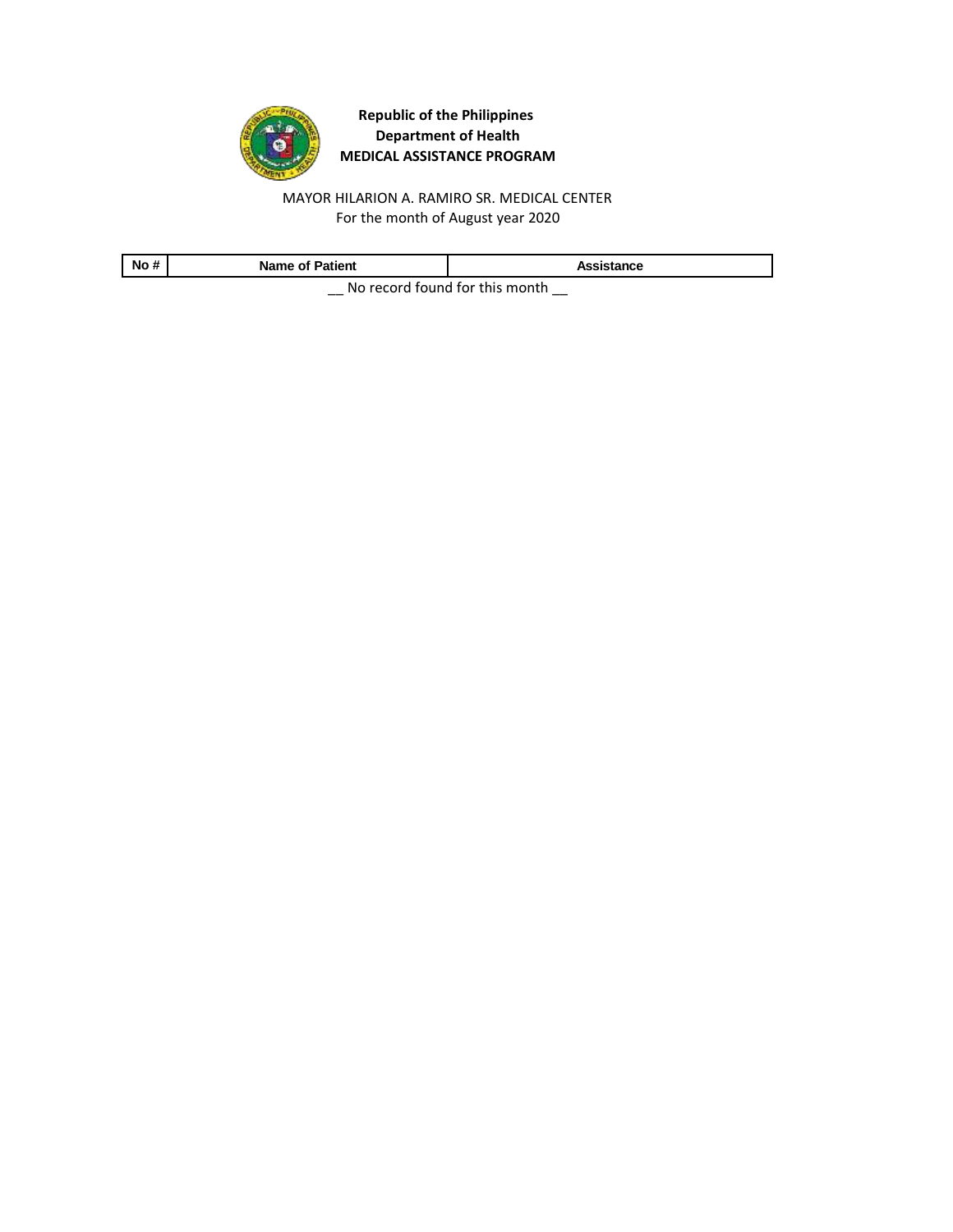

MAYOR HILARION A. RAMIRO SR. MEDICAL CENTER For the month of September year 2020

| No #                             | <b>Name of Patient</b> | Assistance |
|----------------------------------|------------------------|------------|
| No recept found for this meanth. |                        |            |